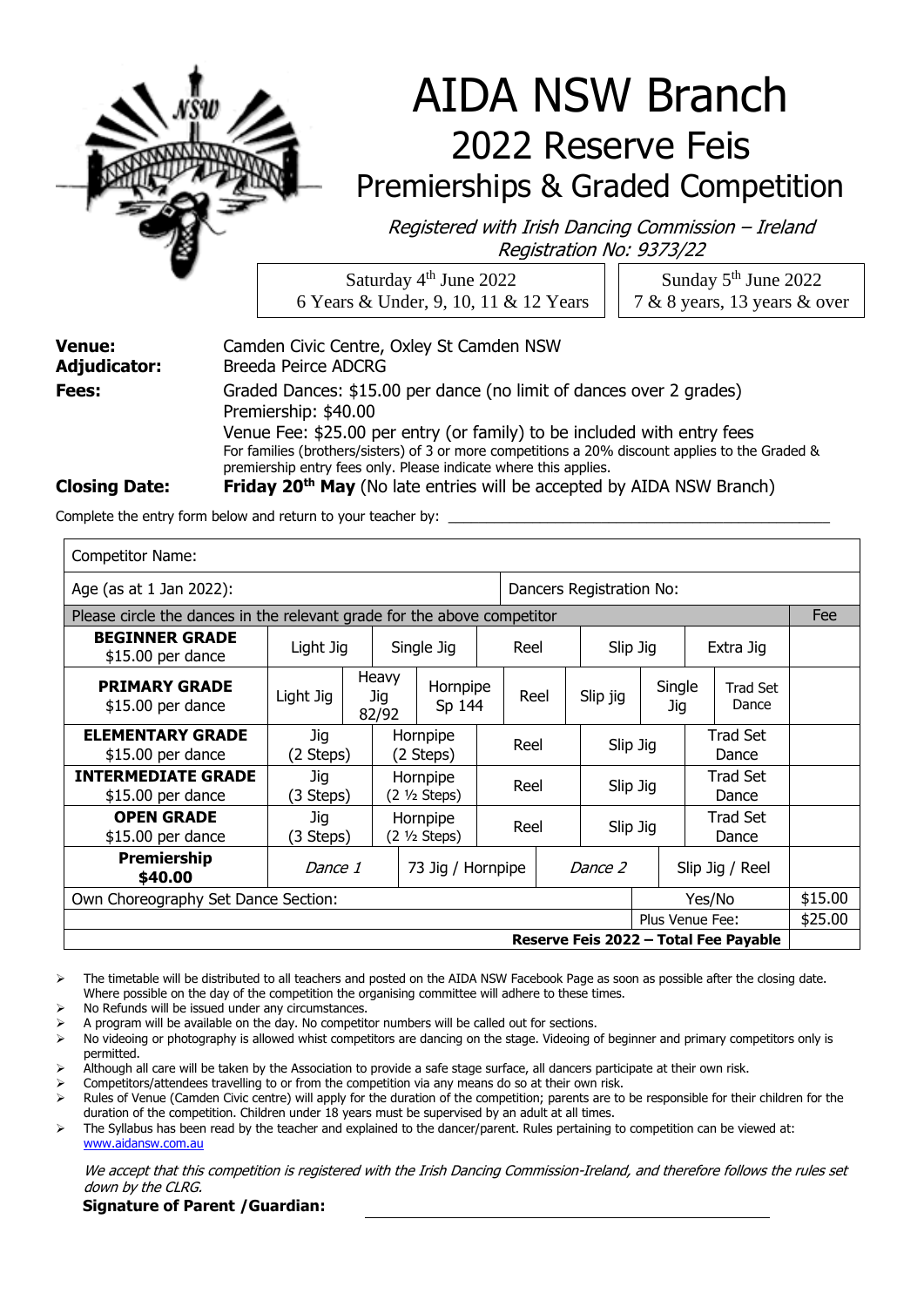### *COVID19 – Safety Plan*

The 2022 AIDA NSW Reserve Feis, held at Camden Civic Centre will be held in accordance with Government regulations ensuring safety for our staff and course attendees.

Social distancing will be encouraged from all who attend at all times.

We will have Sanitizing bottles available for use and ask that all personnel wash your hands with soap and/or sanitise your hands regularly.

Further to this dancers are encouraged not to share things such as sock glue or make up.

Please follow all directions and signage at the venue.

Do not attend if you or anyone in your household is are unwell for any reason, if you or someone with whom you had contact with has a known or suspected case on COVID-19 even if you are asymptomatic, or:

- have been asked by someone else to self-isolate
- have any cold or flu-like symptoms

*\*\*Please note AIDA NSW Reserves the right to alter or change the covid safety plan at anytime in line with the NSW Government rules and regulations\*\** 

**I \_\_\_\_\_\_\_\_\_\_\_\_\_\_\_\_\_\_\_\_ (Parent/Guardian) have read and understood the COVID19 Safety Plan**

Signature Parents/Guardian: **Example 2018** Date: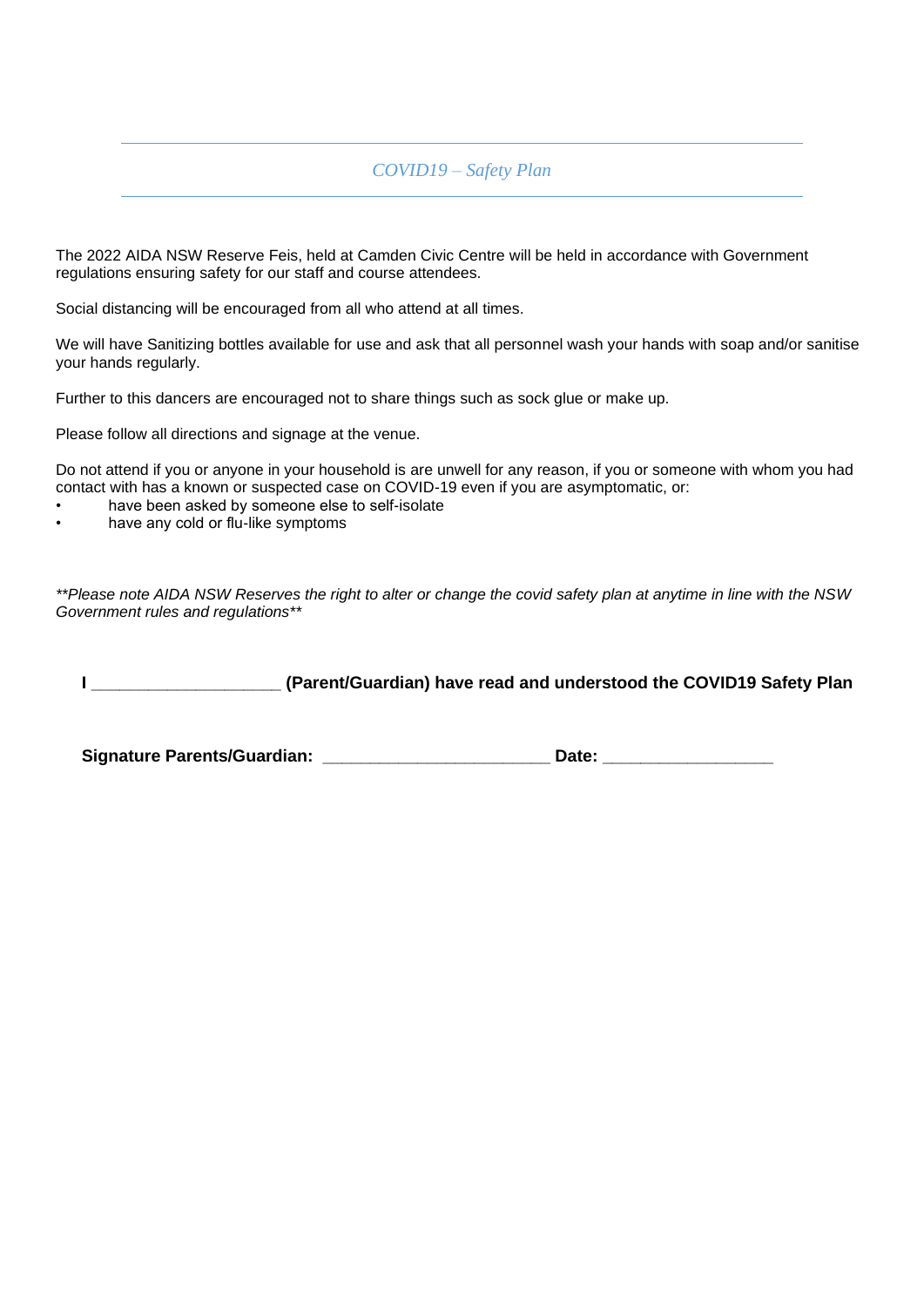# **AIDA NSW FEIS RULES**

**AIDA NSW is committed to providing a COVID-safe environment for all dancers and their families that is compliant with State Government regulations.**

It is a condition of entry into AIDA NSW competitions that the following rules are observed:

- 1. Smoking is not permitted within any part of the premises.
- 2. No hairspray or aerosol sprays are to be used in the main area of the hall or foyer.
- 3. Competitors must be pupils of registered teachers with An Comisium Le Rinci Gaelacha. Dancers who are resident in Australia are required to be registered with AIDA Inc. for the current year.
- 4. Dancers who are residents in NSW will be required to fulfil the requirements as set down by AIDA NSW. and proof of age must also have been ascertained.
- 5. Entries must be submitted by registered teachers on the official entry form and fees paid by the due date.
- 6. All competitors must be ready to commence their section at least 30 minutes prior to the scheduled start time. The Feis organizing committee reserve the right to commence sections up to 30 minutes prior to the advertised start time.
- 7. It is the competitors' responsibility to be in the marshalling area when called, otherwise they will miss their section.
- 8. The Association reserves the right to amend the order of dances at any time.
- 9. Competitors will be required to dance to music supplied by the Association.
	- a. Teachers may be required to supply their own music for set dances.
- 10.If there is a problem with the music, either manual or recorded, the dancer will be permitted to re-dance.
- 11.If a dancer loses a heel or complete shoe, he/she may stand back allowing the other dancer to continue dancing uninhibited. Such a dancer will then be allowed to re- dance.
- 12.If a dancer falls the adjudicator **must** ring the bell. The dancer will be permitted to redance at the adjudicator's discretion.
- 13. Should a dancer bump or slip, they may be allowed to re-dance at the adjudicator's discretion.
- 14. Lead Round Heavy Dances: In all heavy dances, i.e. Jig and Hornpipe, for competitions for Tus, Mean and Ard Grads, the Lead Round must be danced on both right and left foot.
- 15. In graded sections, competitors are required to perform the correct standard of work as set out in the AIDA Inc. Competition Rules and Regulations. Competitors will be disqualified by adjudicators if incorrect standard of work is performed.
- 16. No block, over toe, en point movement, stationary or moving is allowed to be performed in any age group up to and including the 11 years.
- 17. Make-Up and Fake Tanning will not be permitted for any dancers in Novice, Bun or Tus for 11 years and under.
- 18. Facial make up is not permitted for any dancer under the age of 10 years.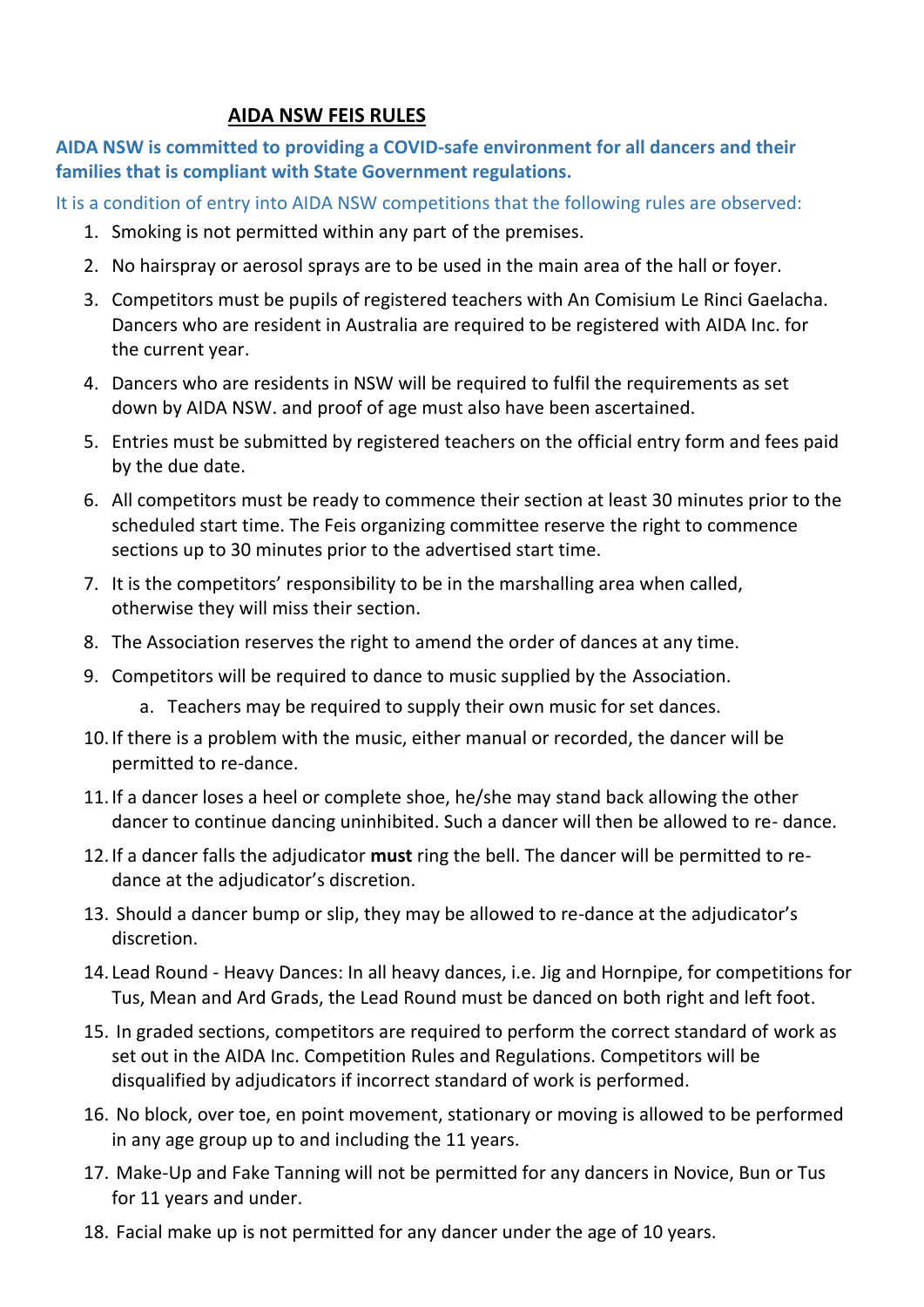- 19. Competitors in all age groups, competing in Novice and/or Beginner/Bun Grad, may only wear traditional class costumes or long / short-sleeved blouses / polo tops and skirts / tunics that conform to the regular costume length rules as above. Low-cut tops and short, tight skirts are not permitted.
- 20.Change Costume length: Length of costumes must adhere to principles of modesty and enable dancers to safely execute their movements and steps. Adjudicators who determine a costume to be too short or to lack modesty may ask a competitor to change into black tights (of a denier not less than 70 percent) in order for the dancer to continue in the competition.
- 21.When wearing body suits with skirts (commonly known as black-out attire) black tights (of a denier not less than 70) must be worn from the age of 14 and above.
- 22.Necklines must be at collarbone level or above. This does not preclude the use of alternative fabrics, e.g. lace, as an inset. Costumes must consist of full front, side and back sections. Cut-away styles, without a full skirt backing, are not acceptable.
- 23.In order to protect dancers from hazardous objects on stage while competing, costumes may not be decorated with feathers.
- 24.Appropriate underwear must be worn. Where tights are worn, they must be of a denier not less than 70.
- 25.The use of artificial arm/carriage aids is not permitted. Any competitor found to be using artificial carriage aids, and subsequently refuses to remove same, will be subject to disqualification from that particular competition.
- 26.To receive prizes or awards, competitors must be in full dancing costume including shoes.
- 27.Dancers are reminded to wear appropriate dress at all times whilst at the Feis (especially in the Hall/Auditorium area). Tracksuit pants/shorts & tops must be worn whilst practicing, warming up, or not in costume. The wearing of only leotards/bloomers when not in costume is not considered suitable attire.
- 28.All dancers must change in the dressing rooms.
- 29.Competitors enter at their own risk regarding injury. AIDA NSW Inc. will not accept any liability for injuries sustained. Lodgement of an entry will be deemed to be an acceptance of this provision by a dancer.
- 30. Lodgement of an entry shall be taken to signify that the Teacher, Parents and Pupils concerned accept these rules in full and agree to strictly abide by them.
- 31.Parents are responsible for their children's behaviour both within and outside the hall.